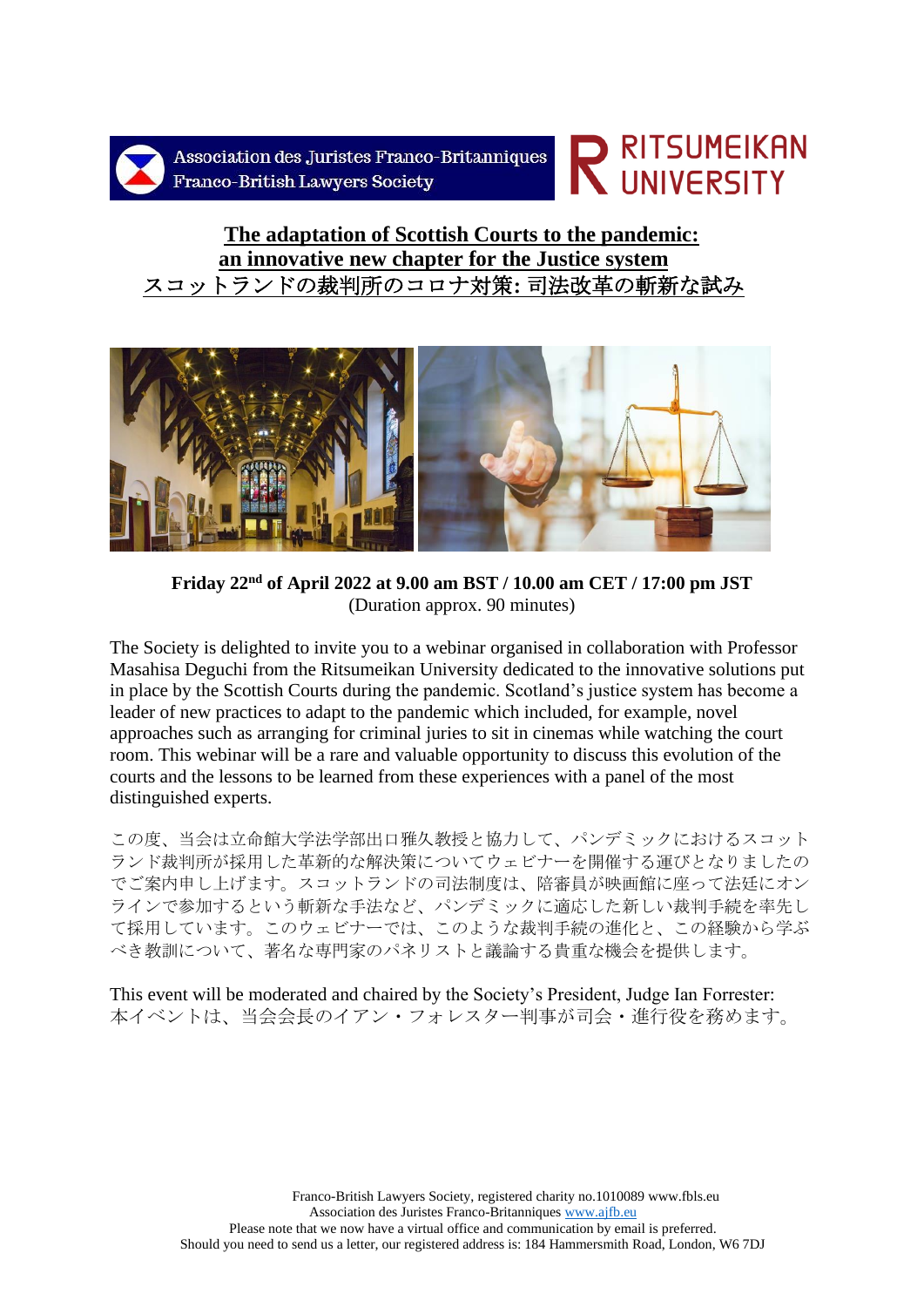

# *Ian Forrester QC LLD Chair*.

President of the FBLS. Formerly Judge of the *General Court of the European Union* from 2015 to 2020.



# *Professor Dr. Masahisa Deguchi Co-organizer*

Faculty of Law, Ritsumeikan University in Kyoto, Japan He is also the Honorary Vice President of the International Association of Procedural Law (IAPL).

The panel for this even will be the following:



# **The Right Hon Lord Carloway**

Lord Carloway was appointed as Lord President of the Court of Session and Lord Justice General of Scotland in December 2015. He has been Senator of the College of Justice since February 2000. He was appointed to the Second Division of the Inner House in August 2008, before becoming Lord Justice Clerk in August 2012. His report into criminal law and practice was published in November 2011.



**The Right Hon Lady Dorrian**

Lady Dorrian was installed as Lord Justice Clerk and President of the Second Division of the Inner House of the Court of Session in April 2016. She was appointed a judge of the Supreme Courts in 2005, having served as a temporary judge since 2002. She was appointed to the Inner House in November 2012.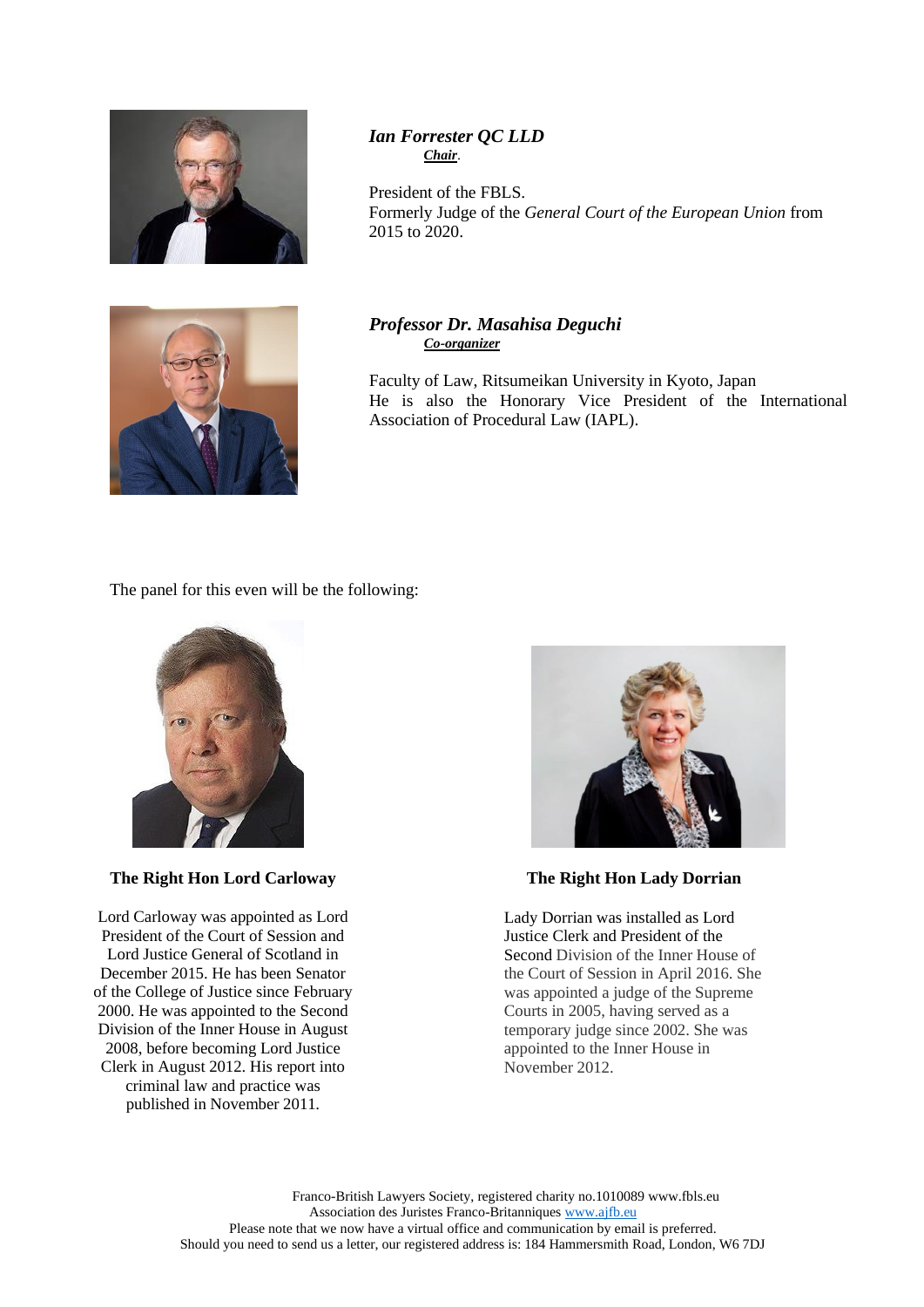

#### **, click on the following [link.](about:blank) Roddy Dunlop QC**

Roddy Dunlop QC is the Dean of the Faculty of Advocates in Scotland. He was admitted to the Faculty in 1998 and took silk in 2010. His expertise covers a wide practice including media law, insurance law, human rights, and judicial review.



#### **The Right Hon Dorothy Bain QC**

Rt Hon Dorothy Bain QC was appointed Lord Advocate in June 2021. From 2002 to 2011, she served as an Advocate Depute in Crown Office. This culminated in her appointment as the Principal Advocate Depute in 2009; the first woman to be appointed to this post. As Principal Advocate Depute, she was Scotland's most senior prosecutor, conducting many complex and high-profile criminal



#### **Laura Dunlop QC**

Laura Dunlop QC was appointed Procurator to the General Assembly of the Church of Scotland in 2005. Today, she also is the President of the Mental Health Tribunal for Scotland.